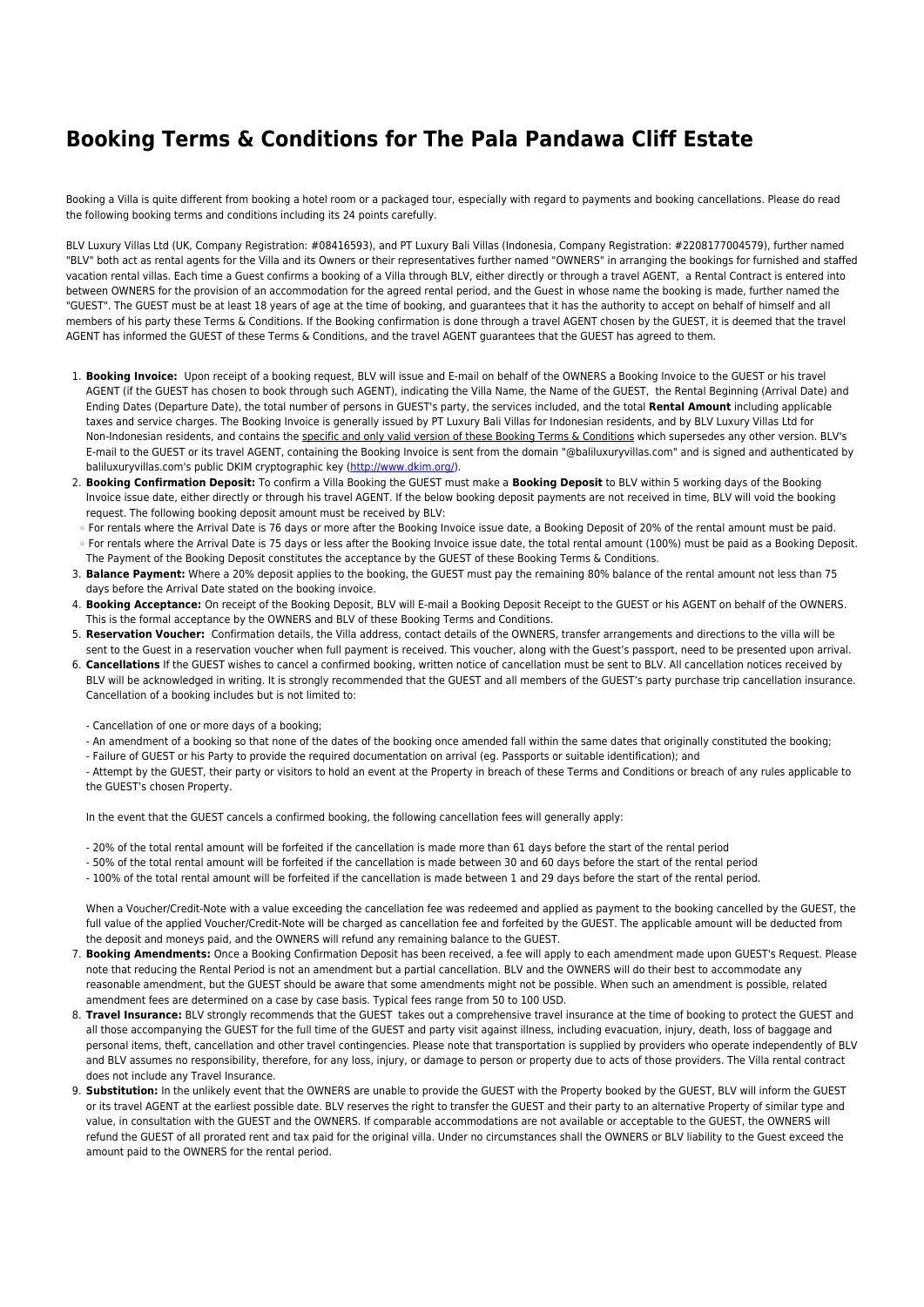- 10. **Payment Methods:** Payments can be made by Bank Wire Transfer or Credit Card Debit Authorization for Visa, Master and AMEX Card. ❍ **Payment by Bank Wire Transfers:** all bank transfers must be effected in the currency indicated in the Booking Invoice. All bank transfer fees are to be charged to the Guest's bank account or his travel AGENT including correspondent bank charges. The GUEST or his AGENT must E-mail a copy of the bank wire transfer to billing@baliluxuryvillas.com
	- ❍ **Payment by Credit Card Debit Authorization:** available by Visa, Master and AMEX Card. BLV's Banks will apply a convenience fee for payment by Visa and Master card and AMEX card. Applicable convenience fees are indicated in the Booking Invoice. For all Credit Card Transactions BLV requires a photocopy of GUEST's Credit Card, both front and back with the Credit card numbers printed clearly, a photocopy of GUEST's passport picture page, together with a signed Debit Authorization Form, returned by facsimile or E-mail to enable BLV to complete the Credit Card transaction. All Credit Card payments in Indonesia are required under Indonesian Law to be converted into the local Rupiah (IDR) currency. Credit card payments are calculated on the banks exchange rate on the day of processing. For this reason, in periods of important currency fluctuations, BLV may advise the GUEST to privilege Bank Wire Transfers over Credit Card payments.
- 11. Rental **Check-in time** is 3:00 pm and **Check-out time** is 12:00 am. BLV will work with the OWNERS to try to accommodate the GUEST's actual arrival and departure times, subject to availability. A surcharge of 50% of the daily rate is applied for check-out from 11:00 am until 6:00 pm and full one daily rate if check-out after 6:00 pm. This surcharge will be included on the Booking Invoice. For a last minute late check-out request, if such a request can be satisfied, the payment can be settled by credit card or cash at time of departure.
- 12. **Price Fluctuation:** Once the GUEST's booking is confirmed, the price of the villa rental is fully final, except if any government or regulatory body imposes new taxes which were unknown at the time of booking confirmation. BLV will inform the guest or its travel AGENT promptly in the unlikely event that it becomes aware that any such taxes will apply to the GUEST's booking.
- 13. **Additional Expenses:** The cost of electricity, water, cleaning and garden supplies, and local taxes are included in rental rates. There are generally no additional costs, surcharges, taxes & service charges, staff salaries, or management fees above the price indicated in the Booking Invoice unless otherwise stated in the Booking Invoice. All villa rental rate inclusions are noted on the Booking Invoice. Typically telephone, meals, laundry and other provisioning costs will be the GUEST's responsibility. The staff at the Property may accommodate any reasonable requests to purchase food and drinks on the Guest's behalf, and this will be charged to the GUEST. Chefs will require an advance payment for both grocery shopping and beverages. GUEST shall pay them directly. Gratuities for household staff are encouraged and normal, but are left entirely to the GUEST's discretion.
- 14. **Damages, Losses:** A Property is typically someone's home. The GUEST shall treat the Property rented accordingly, and leave the Property and all its contents in good order and in an acceptably clean condition.
- Any damage or losses caused during the Rental Period, as well as any special cleaning requirements will be the GUEST's responsibility and may be charged to the GUEST's account and deducted from the GUEST's security deposit. In cases of excessive or unacceptable loss or damage at any time during the Rental Period, the OWNERS may require the GUEST and their party, including visitors to vacate the Property immediately, without compensation or refund. 15. **Valuables and Security:** Any GUEST valuables or property left or used at the Property are at the GUEST's own risk. Neither BLV, nor the OWNERS accepts
- any responsibility for loss of or damage to GUEST property. The GUEST is responsible for the Villa during the Rental Period, and must ensure that all windows and doors are locked securely when not on the premises, even when security staff is provided. Any act or omission by the GUEST, their party and/or visitors which may negate or prejudice the Villa's insurance policy and/or results in loss or damage is the GUEST's responsibility.
- 16. **Number of Guests:** The number of persons (adults and children) staying at the villa must not exceed the maximum number of sleeping places indicated in the booking Invoice, unless specifically authorised in writing. Exceeding this number may invalidate any insurance policy on the villay. Entry or access to the villa may be refused or limited where the number of guests exceeds the stated requirement. No pets are allowed unless agreed in writing in advance.
- 17. Use of Villa: All bookings are assumed to be for normal holiday purposes only, and the GUEST agrees that the use of the Villa will be limited to this purpose unless otherwise confirmed in writing. If the GUEST is planning to hold an event, such as a wedding or party, which involves having a larger number of people at the Villa, or if the GUEST is planning to use the Villa for a purpose other than holiday, please communicate this to BLV at the time of booking, as special approval or arrangements may be required. Depending on the nature of the event, a surcharge and/or additional security deposit may be required, which will be agreed and confirmed in writing prior to confirming the reservation. Note that some Villas are in residential areas or estates, and some are subject to rules and regulations regarding their use. Therefore, it may not always be possible to grant permission for certain uses or activities due to these or other reasons beyond the control of BLV and the OWNERS. If BLV has confirmed a booking which includes an event at the GUEST's chosen Villa, in certain circumstances the GUEST must then obtain permits from the police and the local community before the event can proceed. The GUEST acknowledges and agrees that BLV, the OWNERS cannot control the issue of these permits. If the police and/or the local community refuse to issue a permit for an event at the Property, the OWNERS will refund any event fee paid by the GUEST to the OWNERS, however neither BLV, nor the OWNERS will be liable for any further refund or payment to the Guest.
- 18. **Conduct and Due Care**: Villas are generally located in quiet residential neighbourhoods. The GUEST is asked to respect this, and ensure that his party and visitors to the Property behave appropriately. Illegal or immoral activities including gambling, prostitution, prohibited drugs, possession or use of pyrotechnics or dangerous goods, and possession or use of firearms and other weapons are all strictly prohibited. Smoking is generally prohibited unless stated otherwise in the Booking Invoice or reservation voucher. The GUEST is responsible for the behaviour of his party staying at the villa, as well as visitors to the villa during the Rental Period. Should the GUEST, his party or visitor(s) not behave in a suitable manner, the OWNERS may, in their absolute discretion, require the GUEST, his party and/or visitor(s) to leave the premises and/or vacate the villa immediately, without compensation or refund. In the interests of safety, due care should be taken at the villa at all times, especially with children. Suitable supervision should be given around pools, beaches and roads, and when using all villa's facilities.
- 19. **Security Deposit:** A security deposit may be payable directly to the OWNERS immediately upon arrival at the Property. The standard security deposit required for each Property is stated in the Property description; however the Owner has the right to impose different requirements on a case by case basis. Access to the Property may be refused if security deposit is not paid in full. When the OWNERS requires the security deposit to be paid in cash, or when a non-standard security deposit applies, BLV will inform the Guest in advance of the amount payable and any other conditions. The security deposit will normally be refunded at the end of the rental period, after deducting:
	- ❍ all additional expenses incurred on the Guest's behalf (e.g. additional charges for goods, services and staff which have not been directly paid by the Guest, and telephone and internet charges, if applicable) and
	- ❍ the cost of replacement or repair for any loss or damage to the Property or its surrounds or contents caused during the Rental Period. If this cost cannot be reasonably determined prior to the Guest's departure, the Owner or the Owner's Representative is entitled to withhold a reasonable estimate from the Guest's security deposit, and will return any balance to the Guest as soon as possible after the actual cost has been determined.
- 20. **Visa Requirements & Tourist Registration:** The GUEST and his party shall be aware at the time of booking, that for travelling to Indonesia the passport must be valid at least 6 months from the date of entry in Indonesia. Other conditions may apply. For full details of Indonesia's Visa requirements applicable to your case, please refer to the nearest Indonesian Consulate or Embassy. The GUEST and his party shall also be aware that, as part of the local requirements, all villa guests in Indonesia need to be registered with the local authorities within 24 hours of arrival at their destination.